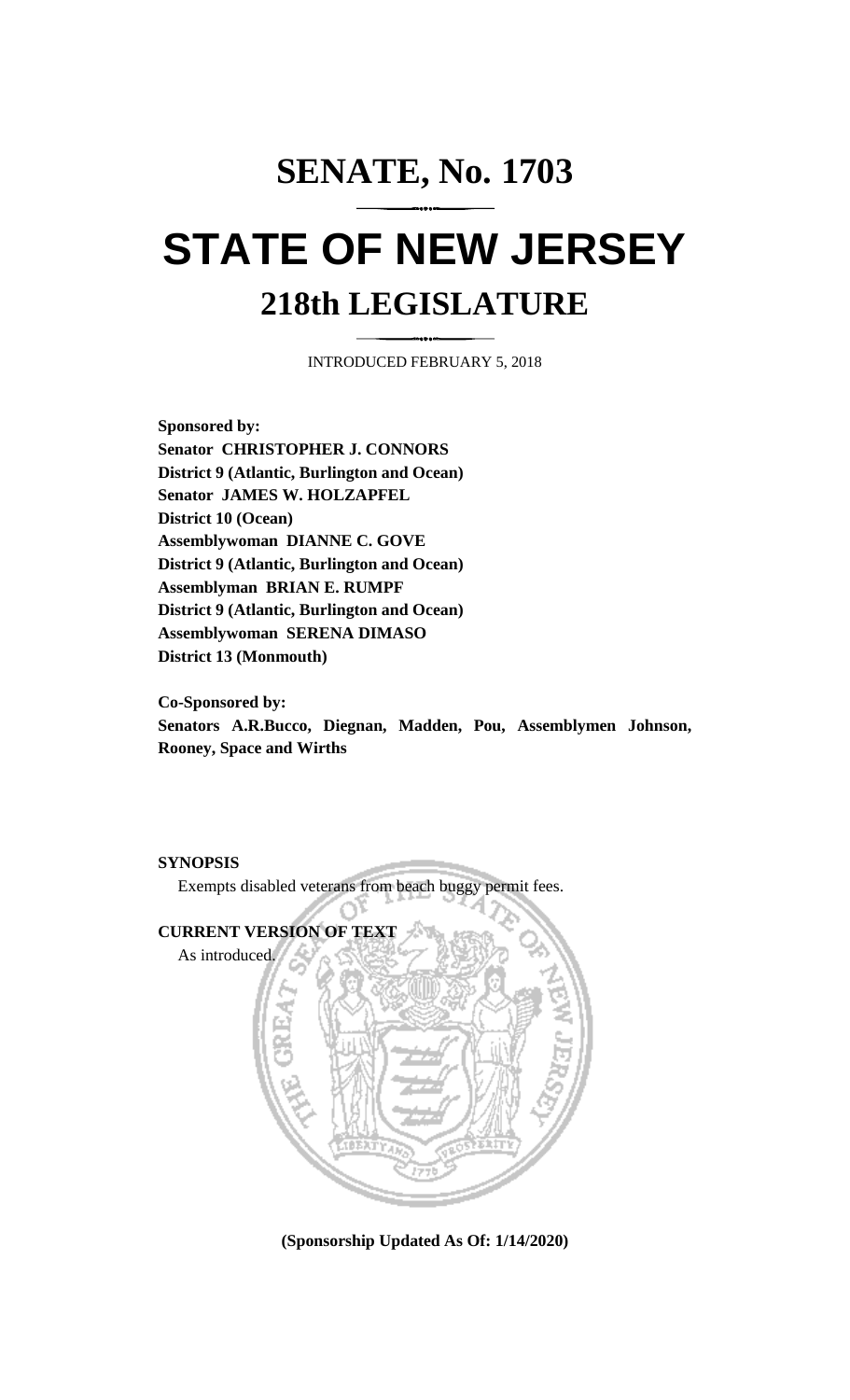**AN ACT** exempting disabled veterans from beach buggy permit fees, and amending P.L.1955, c.49 and P.L.1983, c.324. **BE IT ENACTED** *by the Senate and General Assembly of the State of New Jersey:* 1. Section 1 of P.L.1955, c.49 (C.40:61-22.20) is amended to read as follows: 1. a. The governing body of any municipality bordering on the Atlantic Ocean, tidal water bays or rivers which owns or shall acquire, by any deed of dedication or otherwise, lands bordering on the ocean, tidal water bays or rivers, or easement rights therein, for a place of resort for public health and recreation and for other public purposes shall have the exclusive control, government and care thereof and of any boardwalk, bathing and recreational facilities, safeguards and equipment, now or hereafter constructed or provided thereon, and may, by ordinance, make and enforce rules and regulations for the government and policing of such lands, boardwalk, bathing facilities, safeguards and equipment; provided, that such power of control, government, care and policing shall not be construed in any manner to exclude or interfere with the operation of any State law or authority with respect to such lands, property and facilities. Any such municipality may, in order to provide funds to improve, maintain and police the same and to protect the same from erosion, encroachment and damage by sea or otherwise, and to provide facilities and safeguards for public bathing and recreation, including the employment of lifeguards, by ordinance, make and enforce rules and regulations for the government, use, maintenance and policing thereof and provide for the charging and collecting of reasonable fees for the registration of persons using said lands and bathing facilities, for access to the beach and bathing and recreational grounds so provided and for the use of the bathing and recreational facilities, but no such fees shall be charged or collected from children under the age of 12 years. b. A municipality may by ordinance provide that no fees, or reduced fees, shall be charged to: (1) persons 65 or more years of age; (2) persons who meet the disability criteria for disability benefits under Title II of the federal Social Security Act (42 U.S.C. s.401 et seq.); (3) persons in active military service in any of the Armed Forces of the United States and to their spouse or dependent children over the age of 12 years; (4) persons who are active members of the New Jersey National Guard who have completed Initial Active Duty Training and to their

**Matter underlined thus is new matter.**

**EXPLANATION – Matter enclosed in bold-faced brackets [thus] in the above bill is not enacted and is intended to be omitted in the law.**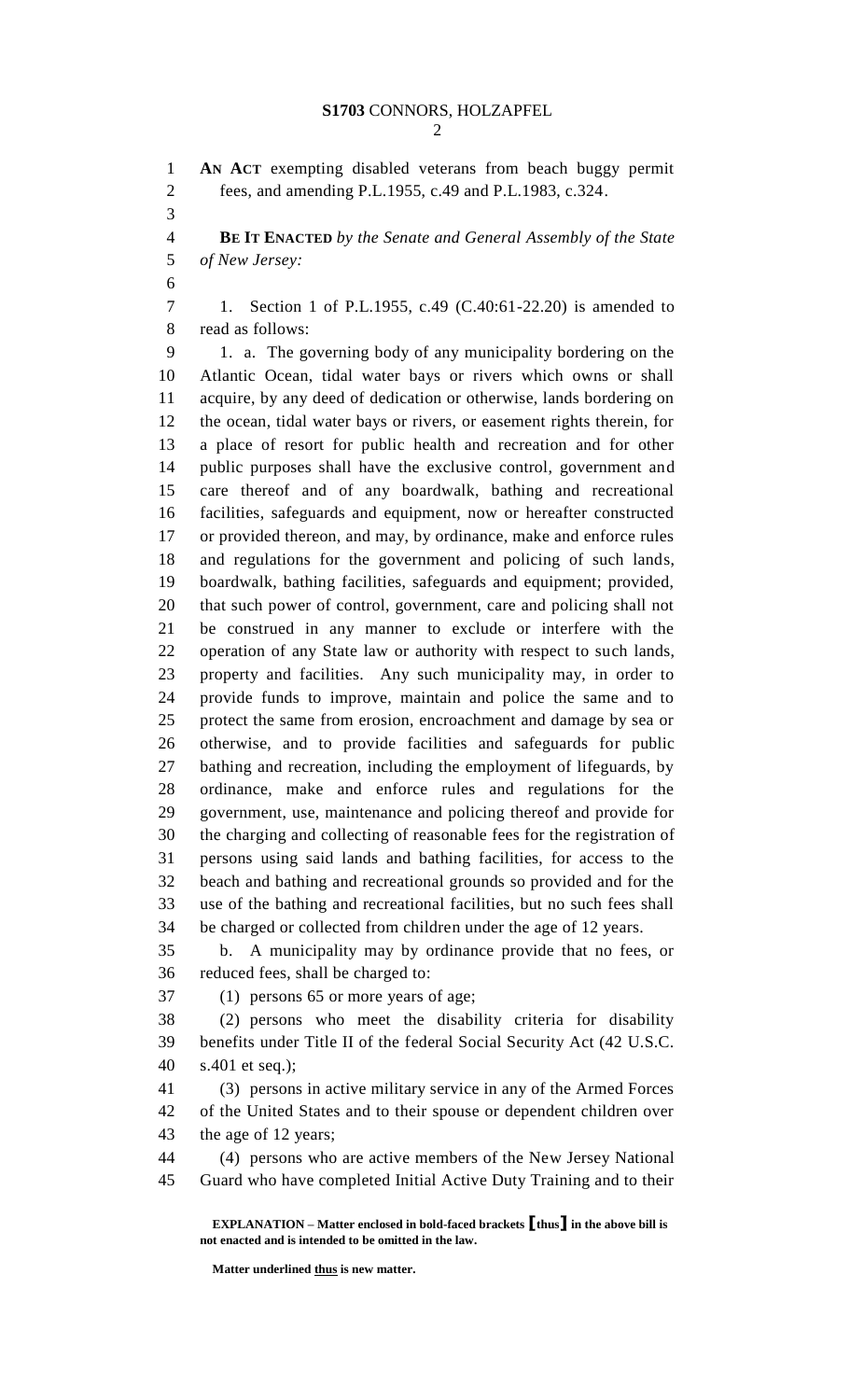spouse or dependent children over the age of 12 years. As used in this paragraph, "Initial Active Duty Training" means Basic Military Training, for members of the New Jersey Air National Guard, and Basic Combat Training and Advanced Individual Training, for members of the New Jersey Army National Guard;

 (5) persons who have served in any of the Armed Forces of the United States and who were discharged or released therefrom under conditions other than dishonorable and who either have served at least 90 days in active duty or have been discharged or released from active duty by reason of a service-incurred injury or disability. The Adjutant General of the New Jersey Department of Military and Veterans' Affairs shall promulgate rules and regulations pertaining to veteran eligibility under this paragraph; and

 (6) persons holding a driver's license or identification card with a Gold Star Family designation issued pursuant to section 1 of P.L.2013, c.165 (C.39:3-10f6) or section 2 of P.L.1980, c.47 (C.39:3-29.3), respectively.

 c. A municipality providing for no fees or reduced fees pursuant to paragraph (3), (4), (5), or (6) of subsection b. of this section shall track, in a manner deemed appropriate by the governing body of the municipality, the number of persons who qualify under the provisions of those paragraphs.

 d. A person who qualifies for free access to beaches and bathing and recreational grounds and free use of bathing and recreational facilities pursuant to paragraph (3), (4), (5), or (6) of subsection b. of this section may, in lieu of obtaining and presenting a municipal beach tag or similar admission pass to gain such access and use, present a valid military identification card, form DD-214 or similar document, or State driver's license or identification card indicating that the holder is a veteran of the Armed Forces of the United States or a Gold Star Family member.

 e. A municipality that issues a permit to operate a motorized vehicle on a beach shall not charge a disabled veteran a fee to obtain, replace, or renew the permit.

 For purposes of this section, "disabled veteran" means any resident of the State who has been honorably discharged or released under honorable circumstances from active service in any branch of the Armed Forces of the United States and who has been declared by the United States Department of Veterans Affairs, or its successor, to have a service-connected disability of any degree.

(cf: P.L.2017, c.175, s.8)

 2. Section 12 of P.L.1983, c.324 (C.13:1L-12) is amended to read as follows:

 12. a. The department shall not charge an admission fee for entrance into a State park or forest by any resident of the State of 62 or more years of age or who is totally disabled or who is an active member of the New Jersey National Guard who has completed Initial Active Duty Training. The department shall prescribe by